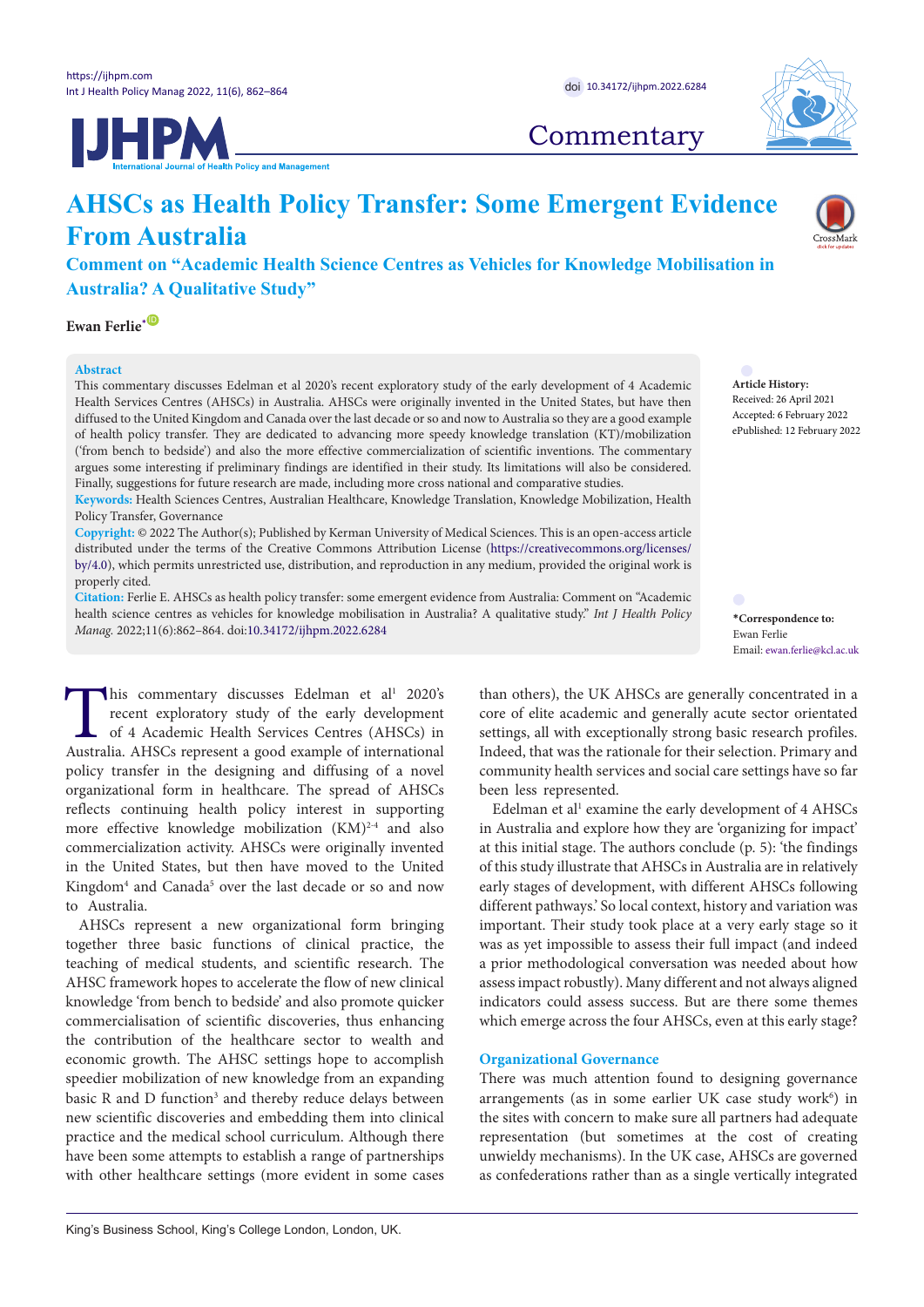organization. The partners (National Health Service [NHS] Trusts and Universities) retain their own Boards and governance systems, so that the organization of the AHSC here takes the form of a relatively small cross organizational team laid on top of large and complex sovereign organizations.

There was intriguing internal variation in governance structures found in the 4 Australian AHSCs. One AHSC was an integrated organization, following the more US model. Three, however, formed multi organizational governance structures and were focussed on working together at scale across organizational boundaries. This model added in an additional dimension of complexity. We can ask some questions: are these governance arrangements always cooperative in practice or are there some underlying tensions, given the scale and importance of these confederations? How is legal liability distributed in these complex settings? Does the overall AHSC Board have real powers or do these remain with the Boards of the constituent organizations which may remain legally sovereign? How is budgetary authority constituted and who is financially liable if the AHSC goes into financial crisis?

The authors<sup>1</sup> concluded that 'soft' features such as: shared values, aligned expectations and high trust were important in making collaboration happen and in overcoming a possible legacy of inter organizational competition. So local organization climates, culture and networking practices are all likely to be important capabilities as well as formal governance arrangements.

## **AHSCs in Less Acute Sector Dominated and More Distributed Settings**

Two of the AHSCs were urban based and located in large metropolitan cities, which is a conventional profile. Yet two (and this is novel) were set in rural and remote geographies and importantly with more a community and population focus than conventional and more clinically orientated acute sector settings. It may be that the type of knowledge preferred here is broader than in acute sector settings.

It can be asked: what does high quality research based knowledge mean here? What designs, methods and data sources are used in such research and are they different from the emphasis on Randomised Control Trials often apparent in the acute sector? Do primary, community and social care based forms of evidence here have a higher profile? How evident is public health and population based knowledge and evidence? Furthermore, how can a 'good' research knowledge base be mobilised effectively in these more geographically distributed settings with fewer large core institutions which might be expected to have some internal knowledge processing capacity? It would be interesting to track the research output from such distributed settings over time – starting now – and attempt to assess its long-term quality and impact (although this is not an easy task, as mentioned above). Are some distributed settings more productive in research terms and if so, how and why? This is also an important strategic issue for research leaders in these settings and more broadly in the wider national R and D function which they may wish to consider now so as to develop such a long-term assessment framework.

## **A Limited Shift From Knowledge Translation to Knowledge Mobilization**

The KM theme is again highlighted in the paper, as in earlier UK and international work.<sup>2,3</sup> Recent social science informed work has moved away from a reliance on formal knowledge management systems or linear models of knowledge translation (KT) to emphasise more contextual, process and practice informed models of enacted KM (FitzGerald and Harvey<sup>7</sup> explore such issues in a related English network based 'research into practice' setting; also see Swan et al's edition<sup>8</sup>).

However, respondents in the sites were found still to use the KT term (assuming a 'push' from researcher based knowledge) in preference to wider knowledge mobilisation. KT activity was still seen as at an early stage in the sites but strategies to progress KT (some of which were as yet aspirational) included: flagship projects; capacity building and working through clinical leaders. The finding that broader knowledge mobilisation activity as yet remained limited needs to be followed up as this may represent a major weakness. Also it can be asked: what projects are the AHSCs progressing in the commercialization domain which was a topic not really fully covered here?

## **Changing Modes of Research Production?**

There was an intent expressed by some AHSC respondents to change the mode of research production away from a traditional and academically directed (Mode 1) form towards a more socially distributed or mode 2 mode<sup>9</sup> and thereby help create more impactful research. Co-produced research and more research shaped by thematic priorities were mentioned as potential strategies to counteract what might otherwise be a succession of individual and academically dominated projects. Yet other respondents mentioned that major researchers remained powerful in the AHSCs. Mode 1 (traditional and academic dominated) research may be highly resilient in practice and reinforced by disciplinary based funding and publications conventions. So any transition to Mode 2 may be partial and contested (reinforcing an earlier analysis<sup>10</sup> of a sample of high performing research groups in the English healthcare system which found basic disciplines were still embedded). Undertaking co-produced research is not easy in practice and may require researchers to acquire additional skills. It might be interesting to look at papers from those settings (such as mental health and also local government) with more experience in such work. Public services organizations in certain countries – such as Scandinavia – also appear to have built up a level of experience in this domain so that there may be an international knowledge case to explore.

Of course, there are other limitations to this exploratory study, as the authors themselves recognise. The number of interviews is small (15) and weighted to senior level respondents, so other important voices are less visible. The study is inductive and while clear themes are identified there is not so far an explicitly developed theoretical framework.

However, this commentary has suggested that the following specific themes: AHSC governance; AHSCs operating in less urban settings; KM and translation processes; and the extent to which there are changing modes of research production